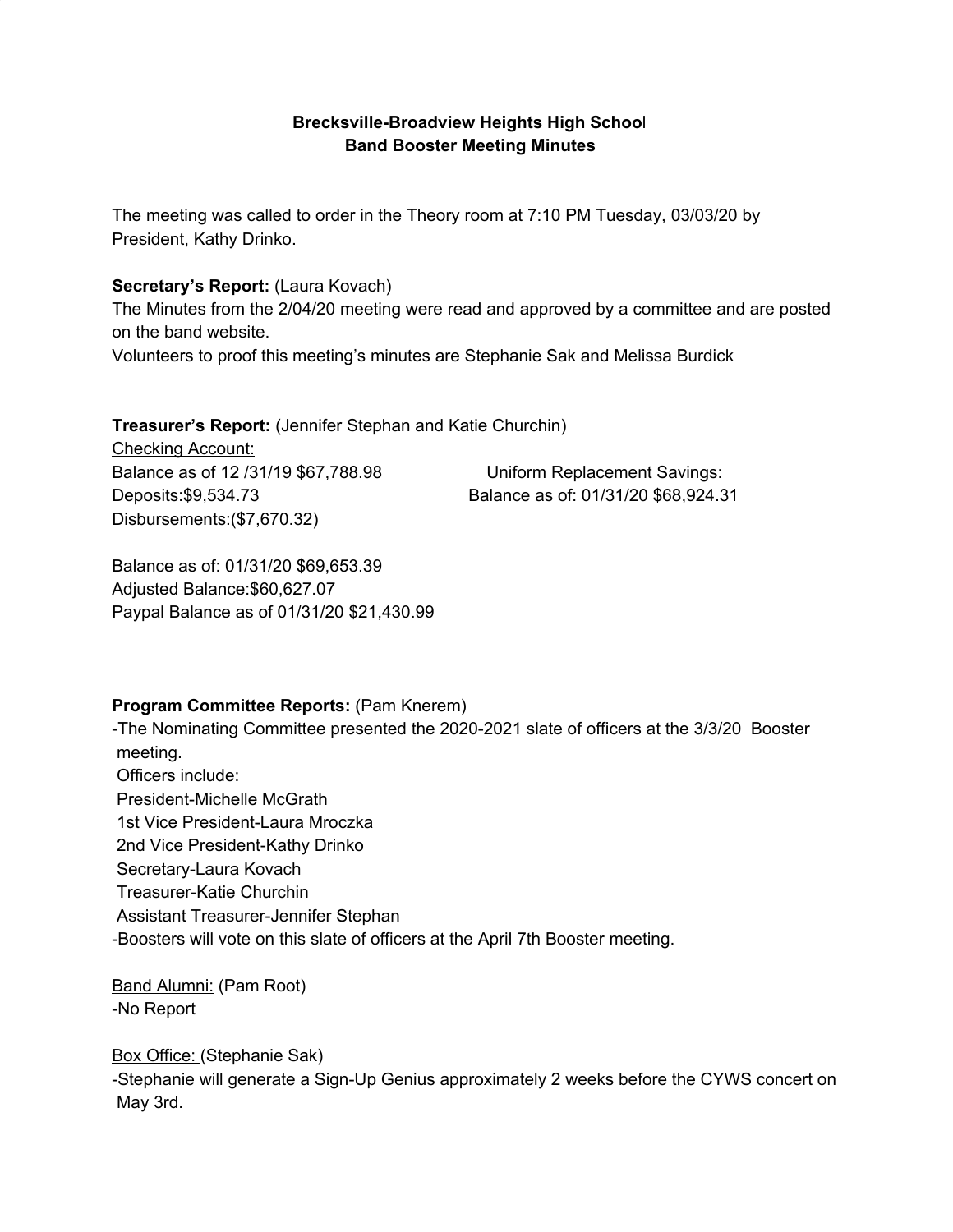-She is hoping to get more student volunteers from Tri-M to help that day. Last year there weren't enough students to help.

-Stephanie also requested to have more signs put up outside to help direct CYWS members to enter through the band room. Mr. Rex will ask for more signs to be made.

Chaperones: (Annette Zywiec and Pam Johnson) -No Report

Drumline: (Pam Knerem) -No Report

Hospitality/Game Snacks: (Lisa Weber)

-Lisa and Laura Kovach will provide cups and lemonade for the 8th grade concert reception. Kathy Drinko, Katie Churchin and Michelle McGrath along with student volunteers will set everything up that night.

-Lisa will make up bags of the left- over game snacks for each of the busses for the Disney trip.

Flagline: (Kim Traum and Michelle Goldthorpe) -No Report

PSO: (Michelle Banks)

-On March 12th there will be a one day workshop to help students prepare for the ACT.

-Take Back Togetherness is scheduled for March 17th.

-FreeBee Friday will be held on March 27th from 1-3PM. Students can earn service hours by volunteering at participating local businesses.

-On March 31st there will be an "Almost Stress Free College Planning Night" at the High School at 7PM.

-Bee's gymnastics won at State competitions.

-Swimmer, Pete Krusinski won the breast stroke championship.

-The Science Olympiad team will be moving on to the State competition.

-The Speech and Debate team and The Robotics team will also be going to State competitions.

Publicity: (Melissa Burdick) -No Report

Senior Night: (Amy O'Brien) No Report

Swarm Board and Decorations: (Lisa Trout) -Lisa will create a Disney themed swarm board.

Uniforms: (Lori Reagan, Rima Julien, Sheyenne Uhlir and Linda Gauntner) -There are still two raincoats missing.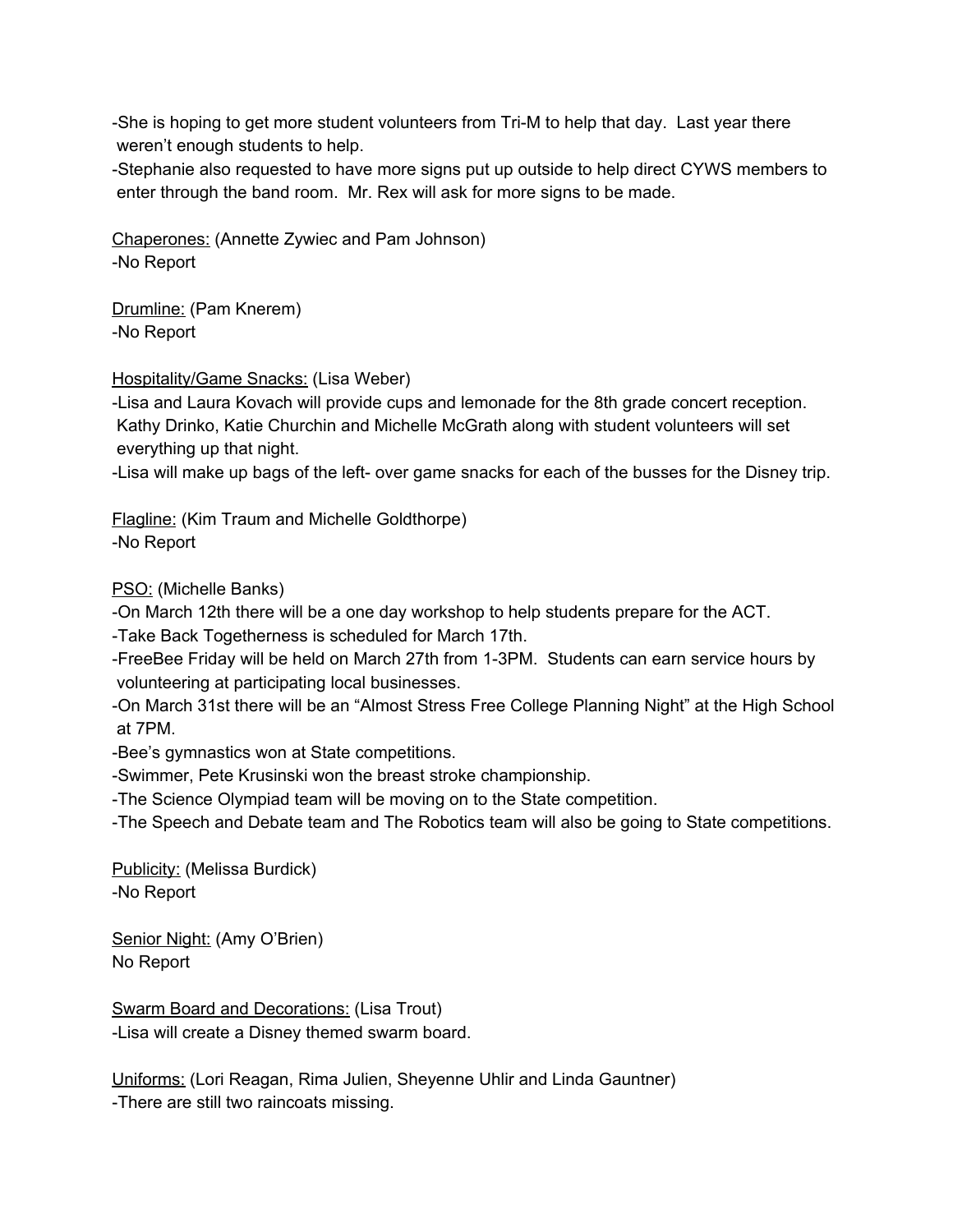-White gloves will be sold for \$3.00/pair at the Disney meeting and at uniform drop-off night. Cash only please.

-The uniform committee will give specific information regarding Marching Band uniform drop-off at the Disney meeting on March 9th.

-Uniform drop-off will take place on March 25th.

-A Sign-Up Genius will be created to ask for volunteers to help out with garment bag inspections, sewing and donations of 40 pack cases of water to put on the Disney busses. Each of the five busses will have 5-6 cases of water for students and chaperones.

Summer Uniforms: ( Lisa Karakostas, Laura Mroczka and Melinda Torres) -No Report

Yard Signs: (Alicia Ravagnani) -No Report

### **Ways and Means Committee Reports:** (Michelle McGrath)

### Athletic Programs: (Melissa Burdick)

-The job of Athletic Program Ads will be broken up into 4 different groups. These groups will consist of: Hard core selling, execution of graphic design, someone to make sure students names match their photos and someone to sell the programs.

-Boosters may have to pay someone to do graphic design work if we are unable to get volunteers to help with it.

Athletic Program Sales: (Michelle McGrath) -No Report

### Athletic Program Layout: (Kim Traum)

-We may look into using a template to simplify the lay-out of the Shout-Out ads and offering four sizes to choose from.

Citrus Sales: ( Allison Winokur and Barb Wisniewski) -No Report.

Disney Raffle: (Sue Flis) -No Report

Endowment/Patrons: (Michele Mihalich) -No Report

Spirit Wear: (Alicia Ravagnani) -No Report